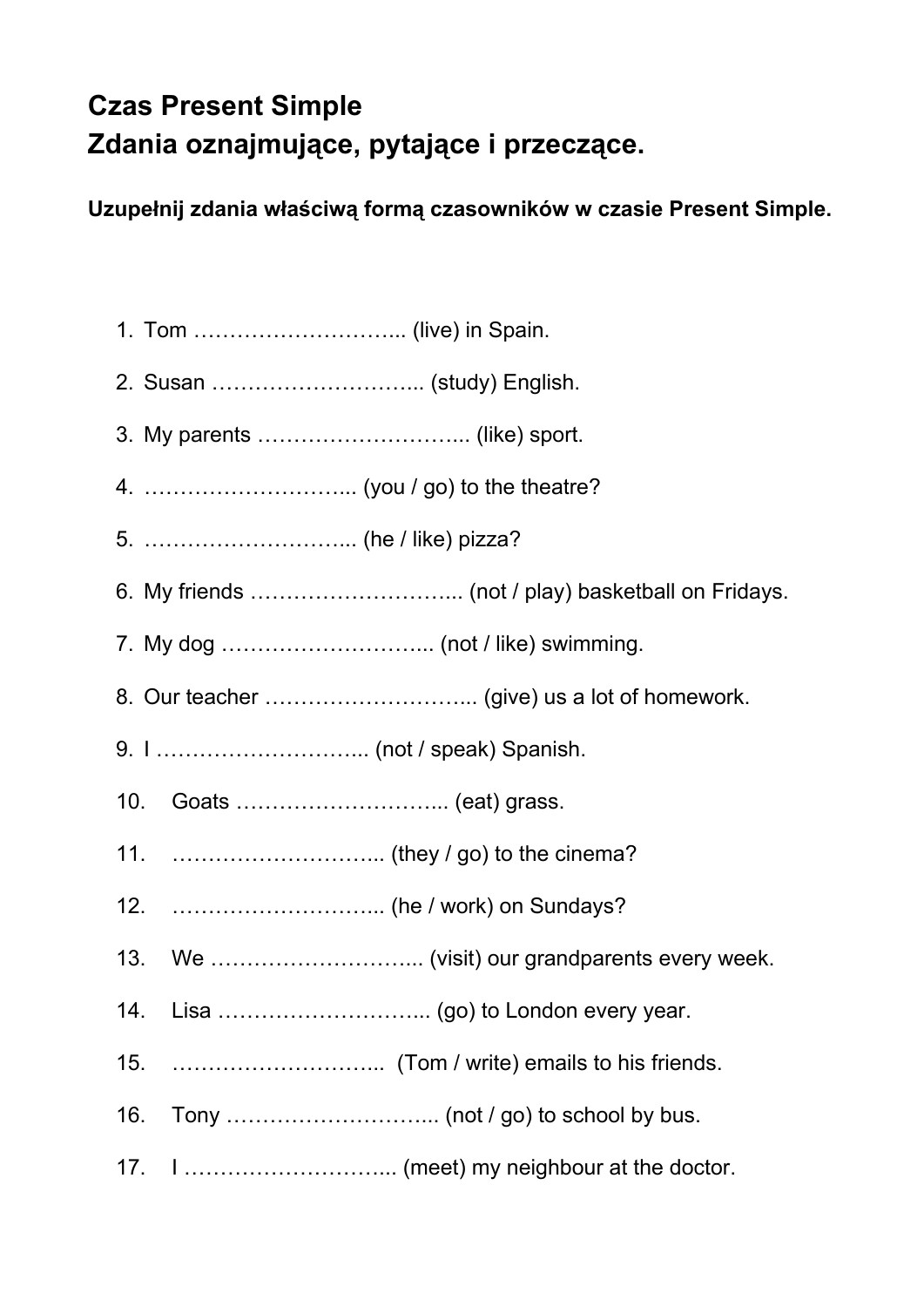- 18. My aunt ………………………... (water) her plants in the evening.
- 19. ………………………... (they / use) a new English dictionary?
- 20. ………………………... (your dog / like) bones?
- 21. We ………………………... (not / spend) our holiday in Rome.
- 22. John and I ………………………... (play) chess every evening.
- 23. ………………………... (you / go) shopping in the afternoon?
- 24. Giraffes ………………………... (not / live) in Asia.
- 25. My brother … (ride) his bike in summer.
- 26. She ………………………... (tidy) her room on Saturday.
- 27. We ………………………... (not / send) birthday cards to our friends.
- 28. My uncle ………………………... (buy) a lot of books.
- 29. ………………………... (you / buy) presents for Christmas?
- 30. Oscar ………………………... (not / study) Japanese.